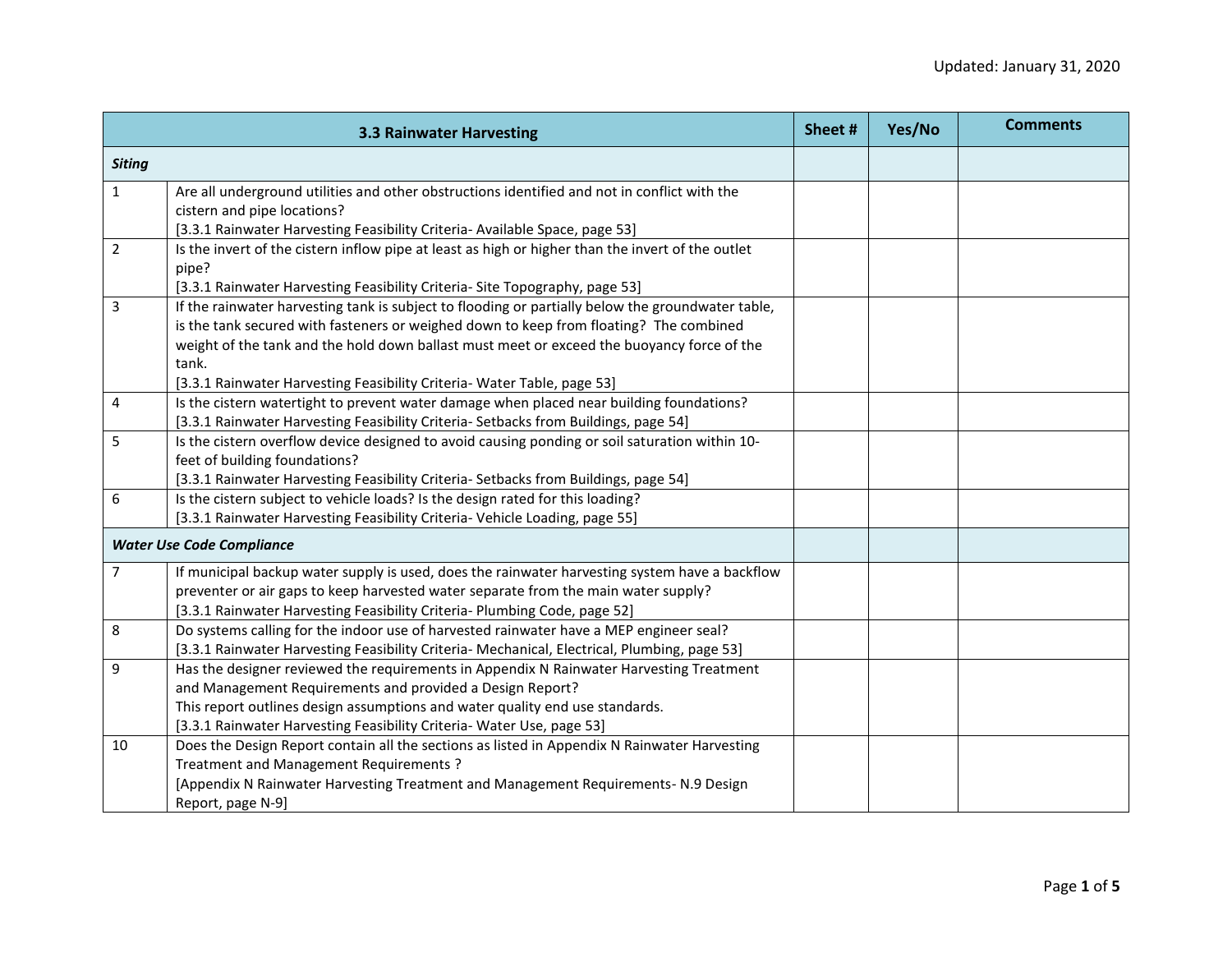|    | <b>Rainwater Harvesting Storage Calculator</b>                                                                                                                         |  |  |
|----|------------------------------------------------------------------------------------------------------------------------------------------------------------------------|--|--|
| 11 | Has the applicant provided documentation of each proposed non-potable use demand and<br>certification from the appropriate professional?                               |  |  |
|    | Landscape irrigation - Certified Landscape Expert (Green Area Ratio Guidebook, page<br>$\Box$<br>19)                                                                   |  |  |
|    | Exterior washing (e.g. car washes, building facades, sidewalks, street sweepers, and fire<br>$\Box$<br>trucks)- professional MEP engineer                              |  |  |
|    | Flushing of toilets and urinals - professional MEP engineer<br>□                                                                                                       |  |  |
|    | Fire suppression (i.e. sprinkler systems) - professional MEP engineer<br>□                                                                                             |  |  |
|    | Supply for cooling towers, evaporative coolers, fluid coolers, and chillers - professional<br>П<br>MEP engineer                                                        |  |  |
|    | Supplemental water for closed loop systems and steam boilers - professional MEP<br>П<br>engineer                                                                       |  |  |
|    | Replenishment of water features and water fountains - professional MEP engineer<br>$\Box$                                                                              |  |  |
|    | Laundry - professional MEP engineer<br>$\Box$                                                                                                                          |  |  |
|    | [3.3 Rainwater Harvesting-Definition, page 51]                                                                                                                         |  |  |
| 12 | Is the rainwater harvesting system sized using the Rainwater Harvesting Storage Volume                                                                                 |  |  |
|    | Calculator?                                                                                                                                                            |  |  |
|    | [3.3.4 Rainwater Harvesting Design Criteria- Sizing of Rainwater Harvesting Systems, page 64]                                                                          |  |  |
| 13 | If the applicant increased the filter efficiency in the Rainwater Harvesting Storage Volume                                                                            |  |  |
|    | Calculator, have they provided the filter specifications verifying the efficiency rate?                                                                                |  |  |
|    | [3.3.3 Rainwater Harvesting Pretreatment Criteria, page 55]                                                                                                            |  |  |
| 14 | Confirm any upstream BMP volumes are correctly input into the calculator.                                                                                              |  |  |
| 15 | [3.3.4 Rainwater Harvesting Design Criteria-Water Contribution, page 65]<br>Does the cistern have a low water cutoff to provide backup water supply? Has the volume of |  |  |
|    | water below the low flow cutoff been identified and was this volume subtracted from the                                                                                |  |  |
|    | overall cistern storage volume?                                                                                                                                        |  |  |
|    | [3.3.4 Rainwater Harvesting Design Criteria- Completing the Sizing Design of the Cistern, page                                                                         |  |  |
|    | 68]                                                                                                                                                                    |  |  |
| 16 | The Calculator does not allow for a specific cistern size input. To determine a specific cistern                                                                       |  |  |
|    | size, has the applicant interpolated between two cistern sizes provided in the Results tab of the                                                                      |  |  |
|    | spreadsheet?                                                                                                                                                           |  |  |
|    | [3.3.4 Rainwater Harvesting Design Criteria- Completing the Sizing Design of the Cistern, page                                                                         |  |  |
|    | 68]                                                                                                                                                                    |  |  |
| 17 | The Rainwater Harvesting Storage Volume Calculator does not allow for detention volume.                                                                                |  |  |
|    | Confirm any detention volume is added to the cistern volume calculated by the spreadsheet.                                                                             |  |  |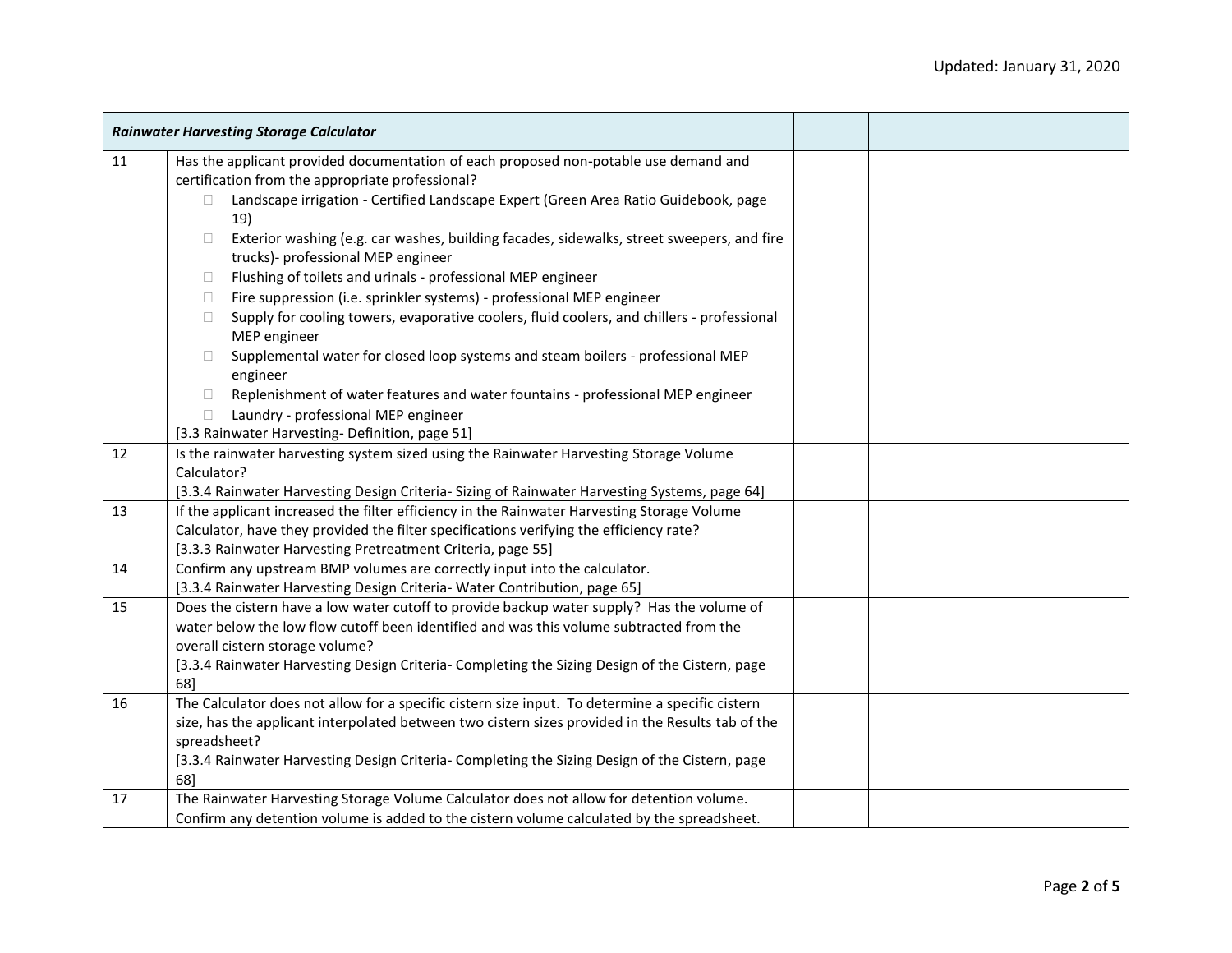|                       | [3.3.4 Rainwater Harvesting Design Criteria- Completing the Sizing Design of the Cistern, page<br>68]                                                                                                                                                                                                                                                                                                                                                                                                                                                                                                                                                                                                                                                                                                                                                                       |  |  |
|-----------------------|-----------------------------------------------------------------------------------------------------------------------------------------------------------------------------------------------------------------------------------------------------------------------------------------------------------------------------------------------------------------------------------------------------------------------------------------------------------------------------------------------------------------------------------------------------------------------------------------------------------------------------------------------------------------------------------------------------------------------------------------------------------------------------------------------------------------------------------------------------------------------------|--|--|
| 18                    | Is an additional volume above the emergency overflow provided to allow very large storms to<br>pass? Above the overflow water level, is there a freeboard volume that accounts for at least 5<br>percent of the overall cistern size? These volumes must be included in the overall size of the<br>cistern.<br>[3.3.4 Rainwater Harvesting Design Criteria- Completing the Sizing Design of the Cistern, page<br>68]                                                                                                                                                                                                                                                                                                                                                                                                                                                        |  |  |
| <b>Cistern Design</b> |                                                                                                                                                                                                                                                                                                                                                                                                                                                                                                                                                                                                                                                                                                                                                                                                                                                                             |  |  |
| 19                    | Are the pipes connecting downspouts to the cistern at a minimum slope of 1.5% and designed<br>to convey the design storm?<br>[3.3.2 Rainwater Harvesting Conveyance Criteria- Collection and Conveyance, page 55]                                                                                                                                                                                                                                                                                                                                                                                                                                                                                                                                                                                                                                                           |  |  |
| 20                    | Does the pretreatment system meet the following criteria?<br>Leaf and gutter guards for small systems<br>$\Box$<br>Design intensity of 1 inch/hour (for design storm=SWRv) to size pre-cistern conveyance<br>$\Box$<br>and filter components<br>Filter efficiency of 90% is used when managing the 2-year and 15-year storms<br>$\Box$<br>[3.3.3 Rainwater Harvesting Pretreatment Criteria, page 55]                                                                                                                                                                                                                                                                                                                                                                                                                                                                       |  |  |
| 21                    | Does the cistern satisfy the following characteristics?<br>Aboveground cisterns should be ultraviolet and impact resistant<br>$\Box$<br>Opaque or otherwise protected from direct sunlight<br>$\Box$<br>Sealed using water safe, non-toxic substance<br>$\Box$<br>Screened to prevent mosquito breeding (if applicable)<br>$\Box$<br>Total cistern volume includes dead storage below the outlet to the distribution system<br>$\Box$<br>and an air gap at top of the cistern (gravity systems require a minimum 6 inches of<br>dead space)<br>Drain plug, cleanout sump to allow system to completely drain<br>n.<br>Includes additional volume above the emergency overflow to allow very large storms<br>$\Box$<br>to pass<br>Freeboard volume to account for at least 5% of the overall cistern size<br>$\Box$<br>[3.3.4 Rainwater Harvesting Design Criteria, page 58] |  |  |
| 22                    | Does an underground system have an access opening meeting the following requirements?<br>Standard size manhole or equivalent opening for cleaning, maintenance, and                                                                                                                                                                                                                                                                                                                                                                                                                                                                                                                                                                                                                                                                                                         |  |  |
|                       |                                                                                                                                                                                                                                                                                                                                                                                                                                                                                                                                                                                                                                                                                                                                                                                                                                                                             |  |  |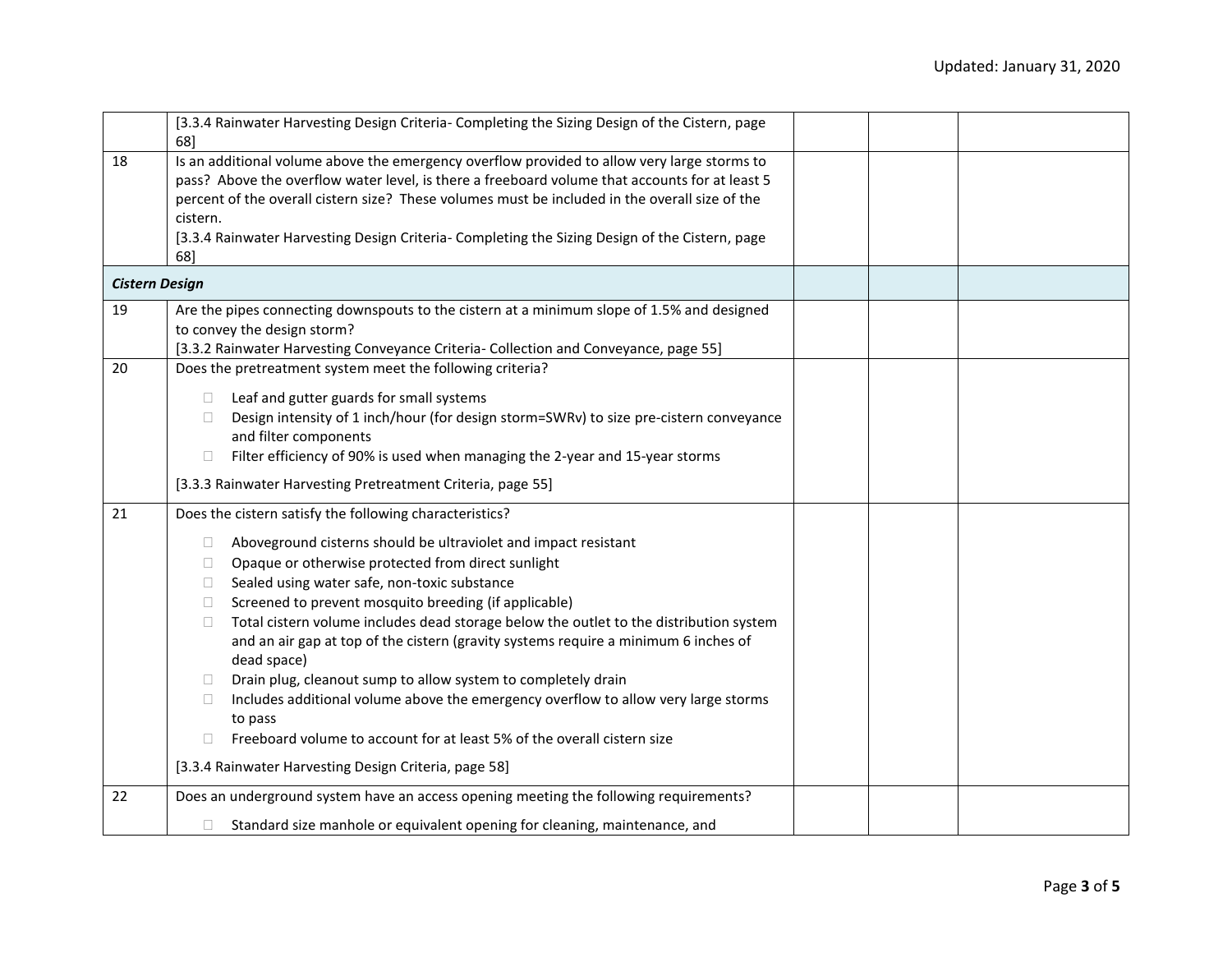|                     | inspection<br>Installed in such a way as to prevent surface and groundwater from entering through<br>$\Box$<br>the top of any fittings and secured and locked to prevent unwanted entry                                                                                                                                                                                                                                                                                                                                                                                     |  |  |
|---------------------|-----------------------------------------------------------------------------------------------------------------------------------------------------------------------------------------------------------------------------------------------------------------------------------------------------------------------------------------------------------------------------------------------------------------------------------------------------------------------------------------------------------------------------------------------------------------------------|--|--|
|                     | [3.3.4 Rainwater Harvesting Design Criteria- Cisterns, page 58]                                                                                                                                                                                                                                                                                                                                                                                                                                                                                                             |  |  |
| 23                  | Does the cistern contain a drain plug or cleanout sump to allow the system to be completely<br>emptied, as needed?<br>[3.3.4 Rainwater Harvesting Design Criteria- Distribution Systems, page 60]                                                                                                                                                                                                                                                                                                                                                                           |  |  |
| 24                  | Are the distribution lines buried below the frost line with shut off valves accessible in the snow?<br>Above ground outdoor pipes must be insulated or heat wrapped to prevent freezing.<br>[3.3.4 Rainwater Harvesting Design Criteria- Distribution Systems, page 60]                                                                                                                                                                                                                                                                                                     |  |  |
| 25                  | Does the system have an overflow pipe? Does the overflow pipe meet the following<br>requirements?                                                                                                                                                                                                                                                                                                                                                                                                                                                                           |  |  |
|                     | The capacity is greater than or equal to the inflow pipe<br>$\Box$<br>Diameter and slope are sufficient to drain the cistern while maintaining adequate<br>$\Box$<br>freeboard height<br>Screened to prevent access by birds and mammals<br>$\Box$<br>Includes a backflow preventer if connected directly to combined sewer or storm sewer<br>$\Box$<br>[3.3.2 Rainwater Harvesting Conveyance Criteria- Overflow, page 55]                                                                                                                                                 |  |  |
| 26                  | If the harvested water is used for irrigation, does the design include the following?<br>Proposed delineation of planting areas to be irrigated<br>$\Box$<br>Planting plan<br>$\Box$<br>Quantification of expected water demand (assuming default of 1 inch/week over area<br>$\Box$<br>to be irrigated between May and October)<br>If the expected water demand exceeds 1 inch/week or 0 inch/week from October<br>$\Box$<br>through May, a Certified Landscape Expert signature certifying the water demand<br>[3.3.5 Rainwater Harvesting Landscaping Criteria, page 68] |  |  |
| <b>Construction</b> |                                                                                                                                                                                                                                                                                                                                                                                                                                                                                                                                                                             |  |  |
| 27                  | Does the plan contain the Rainwater Harvesting Construction and Maintenance Inspection<br>Checklists (Appendix L Construction Inspection Checklists and Appendix M Maintenance<br>Inspection Checklists) or incorporate the checklists by reference?<br>[Appendix L and Appendix M]                                                                                                                                                                                                                                                                                         |  |  |
| <b>Maintenance</b>  |                                                                                                                                                                                                                                                                                                                                                                                                                                                                                                                                                                             |  |  |
|                     |                                                                                                                                                                                                                                                                                                                                                                                                                                                                                                                                                                             |  |  |